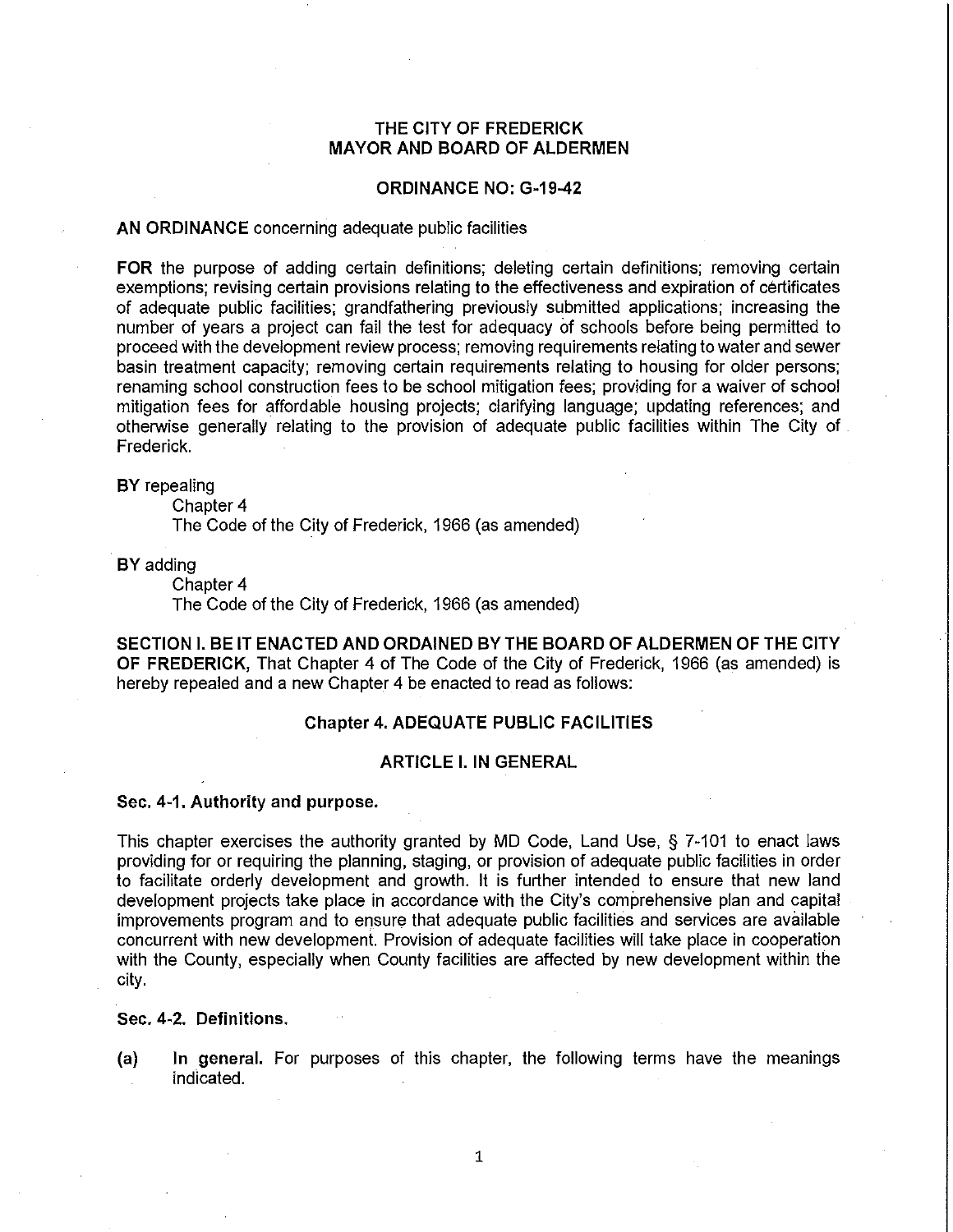- **(b) CAPF.** "CAPF" or "final CAPF" means a final certificate of adequate public facilities issued for each of the facilities described in this chapter.
- **(c) CIP.** "CIP" means capital improvements program.
- **(d) Commission.** "Commission" means the City's Planning Commission.
- **(e) Density.** "Density" means the total number of dwelling units per gross area of subdivision or land development
- **(f) Deveioper.** "Developer" means a person or government agency with primary financial responsibility for undertaking or proposing the construction of one or more structures or any other development project.
- **(g) Development project.** "Development project" or "project" means any land improvement including but not limited to the alteration to an existing structure, redevelopment, or change of use - that is required under the LMC to obtain approval of a master plan, plat, or final site plan.
	- **(h) Director.** "Director" means the City's Director of Public Works or the Director's designee.
	- **(a) Division.** "Division" means the City's Planning Division.
	- **(j) Dwelling unit.** "Dwelling unit" means a room or group of rooms forming a single residential unit with facilities for living, sleeping, and cooking used exclusively for the person or persons living within the unit.
	- **(k) Existing structure.** "Existing structure" means a structure for which a certificate of occupancy was issued before January 1, 2020.
	- **(I) Facility or facilities.** "Facilities" are public facilities including and limited to water lines, sewer lines, roads, and schools.
	- **(m) Intensity of use.** "Intensity of use" means the impacts generated by the land uses proposed by a development project on each facility specific to the unit of measurement for that facility.
	- **(n) LMC.** "LMC" means the Land Management Code, Appendix A of this Code.
	- ( **o) Level of service.** "Level of service" or LOS means a standardized index of relative service provided by a road or highway ranging from "A" to "F" as defined in the Highway Capacity Manual published by the Highway Research Board.
	- **(p) Lot of record.** "Lot of record" means any lot legally recorded in the land records of Frederick County as of January 1, 2020 and having satisfied all zoning and subdivision regulation requirements in effect at the time the lot was recorded.
	- **(q) Master plan.** "Master plan" means a comprehensive plan to guide the long-term physical development of a particular area, in accordance with the provisions of Section 310 of<br>the LMC.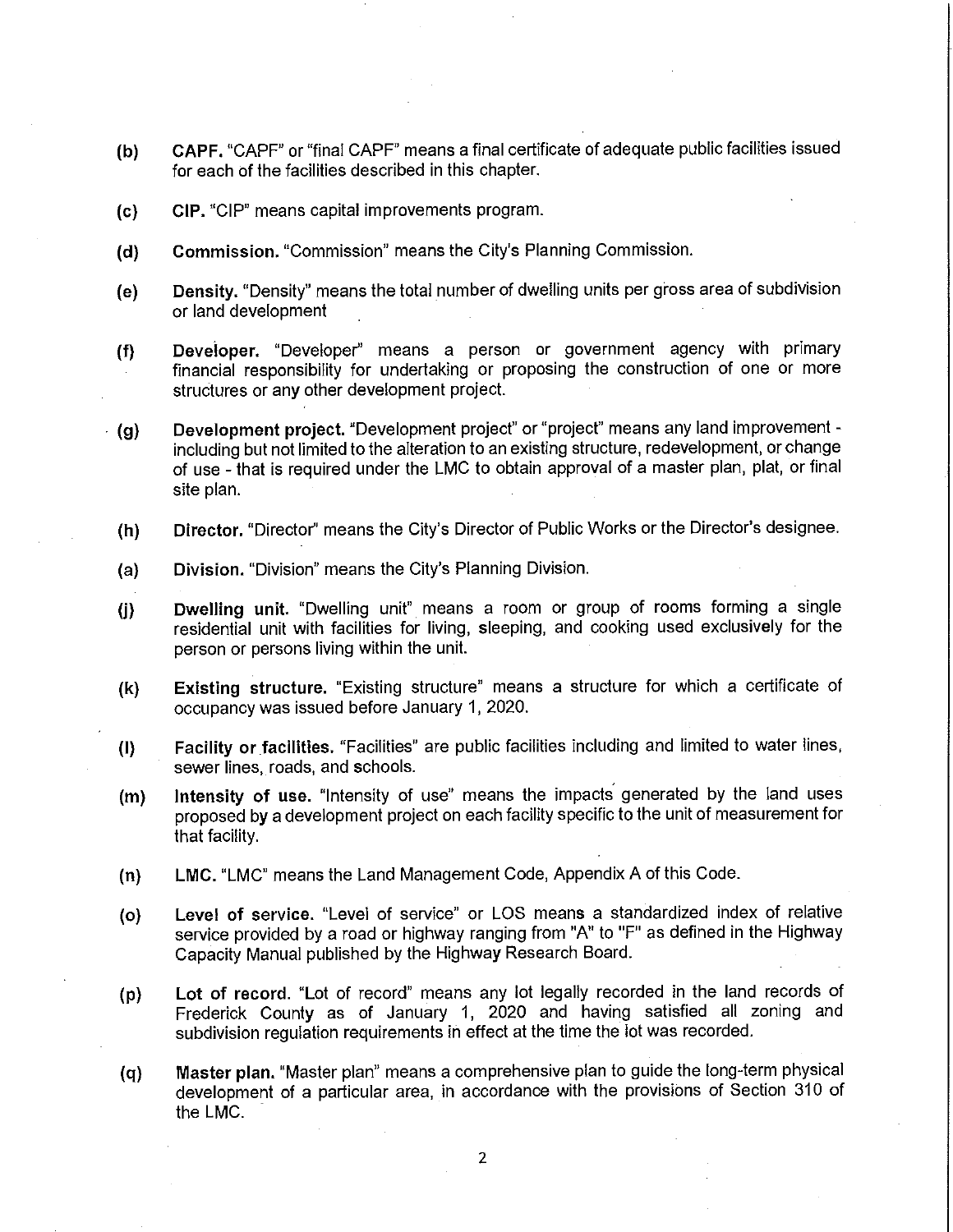- **(r) Mixed use project.** "Mixed use project" means a project that contains a mixture of residential and nonresidential land uses developed under one master plan application.
- **(s) Nonresidential project.** "Nonresidential project" means a project that includes any use other than a residential use, as identified in Section 404 of the LMC.
- **(t) Plat.** "Plat", unless otherwise indicated, means a preliminary plat or a final subdivision plat.
- (u) **Provisional CAPF.** "Provisional CAPF" means a certificate of adequate public facilities issued by the Director as described in this chapter; it is not a final CAPF for any purpose.
- **(v) Public works agreement.** "Public works agreement" means a contract between the developer and the City to complete the necessary improvements in accordance with the approved plans and specifications by a given date.
- **(w) Residential project.** "Residential project" means a development project consisting solely of residential uses, as identified in Section 404 of the LMC.
- **{x) School.** "School" means a public primary/elementary, middle, or high school managed by the Frederick County Board of Education.

## **Sec. 4-3. Regulations.**

The Director may issue rules and regulations to implement the provisions of this chapter.

#### **Sec. 4-4. Submittals.**

An application for CAPFs or one or more exemptions for a development project shall be made by a developer contemporaneously with the application for a master plan, plat, or site plan, whichever is submitted first for that project. The developer shall submit to the Director any documentation or information, including but not limited to surveys, computations, models, and reports, determined by the Director to be necessary to the exercise of the Director's responsibilities under this chapter.

#### **Sec. 4-5. Exemptions.**

- **{a) In general.** The following types of development projects are exempt from this chapter:
	- **(1)** a project to be undertaken by the City;
	- **(2)** a project for which a master plan was unconditionally approved before April 15, 2007;
	- **(3)** a residential project that creates 5 or fewer dwelling units; and
	- **(4)** subdivision that does not result in the creation of additional lots.
- **(b) Individual facilities.** Exemptions in addition to those listed in subsection (a) of this section are listed in the individual facility sections of Article II of this chapter.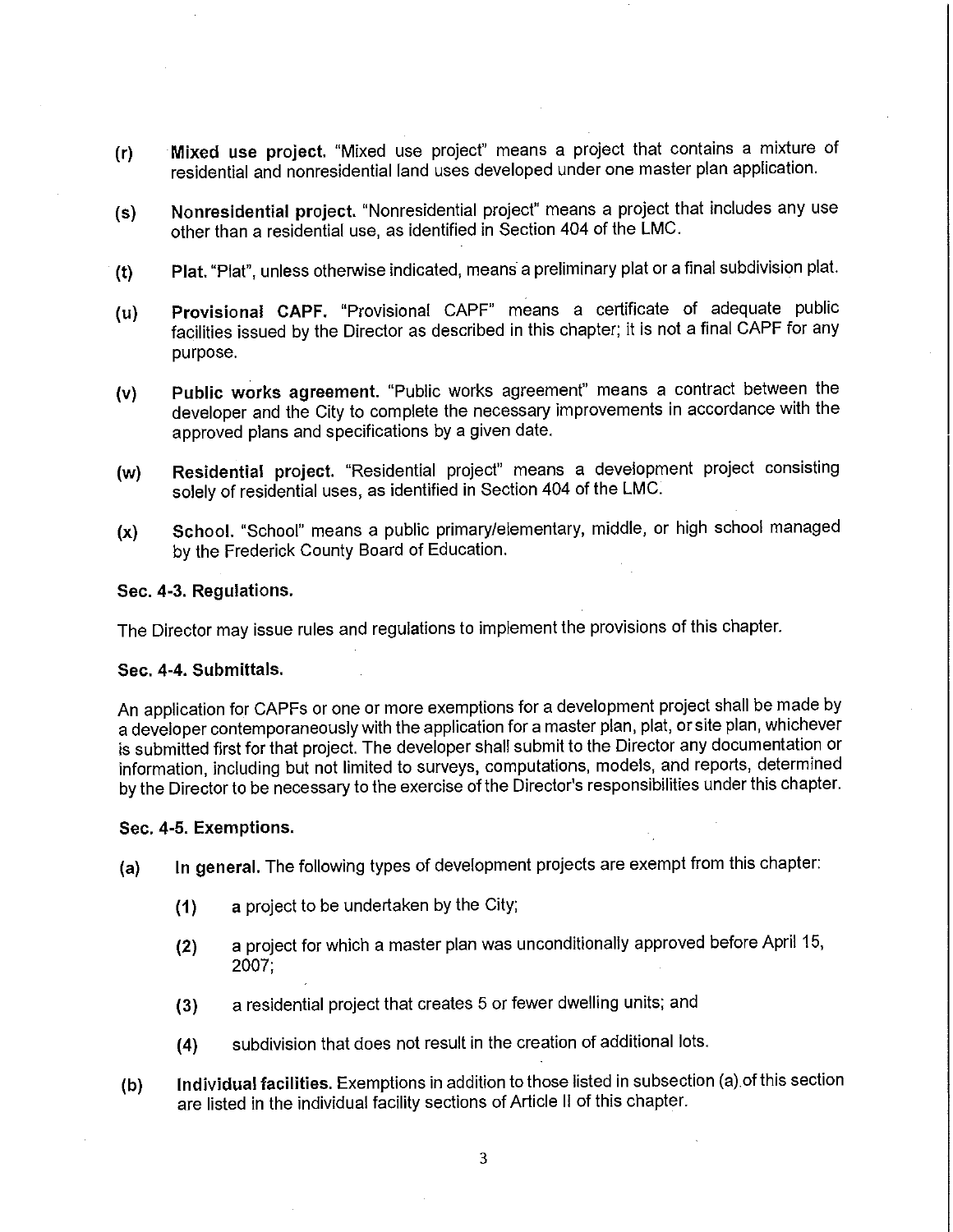#### **Sec. 4-6. Scope and grandfathering.**

- **(a) Generally.** Except as otherwise provided in this chapter, the provisions of this chapter apply to any development project application submitted on or after January 1, 2020.
- (b) **Permits.** Any building permit issued valid as of January 1, 2020 shall remain in force, and nothing in this chapter shall require a change of plans, construction, or use of land for which that permit has been issued.

#### **(c) Prior submittals.**

- **(1)** Notwithstanding the provisions of this chapter, except as otherwise provided herein, an application received and deemed complete by the Division prior to January 1, 2020 shall be processed under the regulations existing at the time the application was deemed complete. Any fees or charges payable under this chapter shall be calculated in accordance with all applicable regulations existing as of the date the fee or charge is imposed.
- **(2)** A CAPF issued before January 1, 2020 for which no effective date was specified at the time of issuance shall be deemed to become effective on January 1, 2020.

#### **Sec. 4-7. Effect on other laws.**

A project deemed exempt from the requirements of this chapter remains subject to all other applicable laws and regulations, including but not limited to zoning regulations, development regulations, building codes, permitting requirements, and review by the Commission.

#### **Sec. 4-8. Appeals.**

Any person aggrieved by any final order, requirement, decision, or determination of the Director, the Commission, or the Board of Aldermen under this chapter may appeal the same within 30 days of the receipt of the determination to the Zoning Board of Appeals in accordance with Sec. 315 of the LMC. A notice of appeal must be in writing, submitted to the Director, and must specify the grounds of the appeal.

# **ARTICLE 11. DEVELOPMENT PROJECTS AND PROCESS**

## **Sec. 4-9. Testing.**

Except as otherwise provided in this chapter, testing for adequacy for each facility described in this chapter **will** be conducted on **a** project after the Division determines that the pertinent submitted master plan, plat, or site plan application is complete.

#### **Sec. 4-10. Plats and site plans.**

- **(a) Consideration by Commission.** The Commission may not consider an application for approval of a plat or final site plan, or a revision to a previously approved plat or final site plan resulting in an increase in density or intensity of use, until the Director:
	- **(1)** finds that the project is exempt under Sec. 4-6 of this chapter; or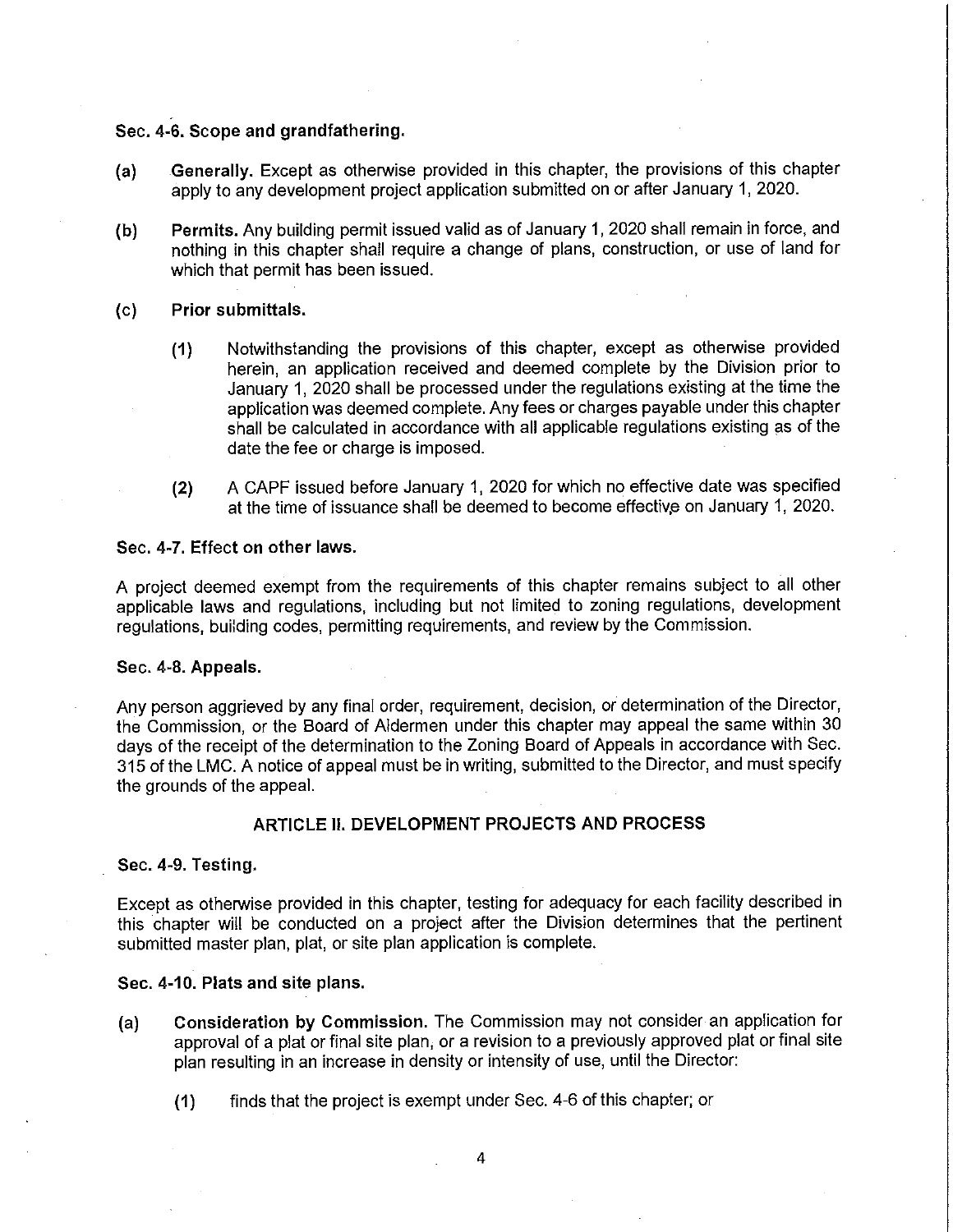**(2)** with respect to each facility, issues a CAPF or provisional CAPF or determines the project is exempt.

## **(b) Effective date of certificates.**

- **(1)** Except as otherwise provided in this chapter, after a CAPF or provisional CAPF is issued, a developer has two years to ensure that it becomes effective as described in paragraph (2) of this subsection. A CAPF or provisional CAPF that does not become effective within 2 years after its issuance will be deemed void.
- **(2)** A CAPF or provisional CAPF becomes effective as specified in this paragraph.
	- **(A)** The effective date of a CAPF or provisional CAPF associated with a plat or site plan that requires approval by the Commission is the date of the Commission's approval (conditional or unconditional).
	- **(B)** The effective date of a CAPF or provisional CAPF for a plat or site plan that requires approval by the Division is the date of the Division's approval.

# **(c) Period of validity.**

**(1)** A CAPF or provisional CAPF is valid for the applicable period, beginning on the effective date as determined under subsection (b) of this section, as follows:

#### Residential Plats/Final Site Plans

| <b>Number of Dwelling Units</b> | <b>Years Valid</b> |
|---------------------------------|--------------------|
| Six - 50 units                  | 3 years            |
| $ 51 - 200$ units               | $15$ years         |
| 1201 - 500 units                | 7 years            |
| 501 - 1,000 units               | ⊺10 years          |
| More than 1,000 units           | 15 years           |

# **Nonresidential Plats/Final Site Plans**

| Size of Parcel                                                                                                                             | Years Valid                                                                                      |
|--------------------------------------------------------------------------------------------------------------------------------------------|--------------------------------------------------------------------------------------------------|
| 110 acres or less                                                                                                                          | 13 vears                                                                                         |
| More than 10 and less than or equal to 50 acres<br><b>ALCOHOL: AND ARRESTS</b><br>The contract of the contract of the contract of the con- | l5 vears<br>the state of the Company<br>A STATISTIC MAIN A.M.<br><u>na manang manang mga Ban</u> |
| More than 50 acres                                                                                                                         | l8 vears                                                                                         |

- **(2)** The expiration date of a CAPF or provisional CAPF for a mixed use project is determined according to the applicable period for a residential project or a nonresidential project, whichever is longer.
- (3) If a developer requests a shorter period of validity for purposes of determining the adequacy of schools in accordance with Sec. 4-15 of this chapter, the Planning Commission may approve the request upon finding that reduction will contribute to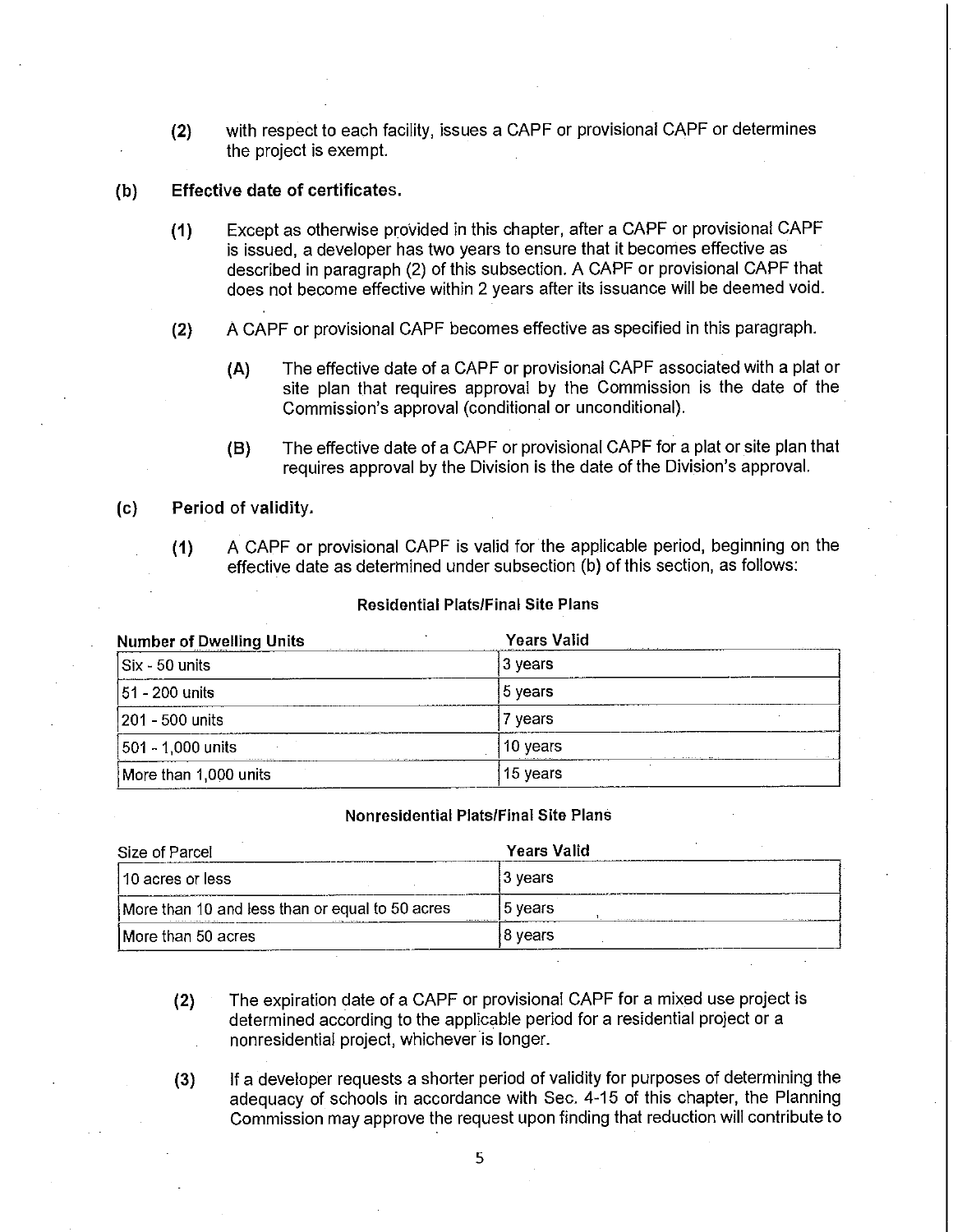the attainment of one or more policies of the comprehensive plan. A reduced period must be at least one year.

- (d) **Concurrent approvals.** If a developer is seeking concurrent subdivision plat and site plan approval, the adequate public testing is required as part of the plat approval. Commission approval will be conditioned upon the placement of a note on the plat and the site plan specifying approved use.
- **(e) Extension.** At the request of the developer, the· Commission may extend the expiration date established under this section if the Commission determines:
	- **(1)** all conditions of approval are being met;
	- **(2)** all provisions associated with the CAPFs for each facility remain valid; and
	- **(3)** all unrecorded lots or unbuilt site plan structures are either vested in accordance with the mitigation plans associated with the CAPFs, or meet the requirements for adequacy for each facility.
- (f) **Phasing limitations.** At the request of the developer or on its own initiative, the Commission may extend the expiration date if required phasing limitations warrant such an extension.
- **(g) Expiration.** A CAPF or provisional CAPF issued in connection with a plat expires automatically if the preliminary plat approval expires or is voided before all the lots shown on that plat are recorded. The Division may not approve a plat for the unrecorded lots until the applicable requirements of this chapter, including but not limited to testing and issuance of CAPFs, have been met.
- **(h) Expiration of site plan approval.** If CAPFs or provisional CAPFs are issued at the time of site plan and subsequently the site plan approval expires or is voided before the development is completely built, the Commission may not reapprove the site plan for the unbuilt portion until the applicable requirements of this chapter, including but not limited to testing and issuance of CAPFs, have been met - either by reason of valid and existing CAPFs, or by retesting if there are no such valid and existing CAPFs.
- (i) **Retesting.** Subject to all applicable requirements of this chapter, a development project that receives CAPF or provisional CAPF approval at the time of plat approval will not be subject to adequate public facilities testing at the site plan approval stage.

#### **Sec. 4-11. Master plans.**

- **(a) In general.** The Commission may not approve a master plan application, or an application for an amendment to a master plan resulting in an increase in density or intensity of use, unless the master plan meets the requirements of this chapter.
- **(b) Deadline for additional approvals.** 
	- **(1)** With respect to the issuance of a CAPF or provisional CAPF associated with a master plan or master plan amendment, a developer has a period of 2 years after the date the master plan or master plan amendment is unconditionally approved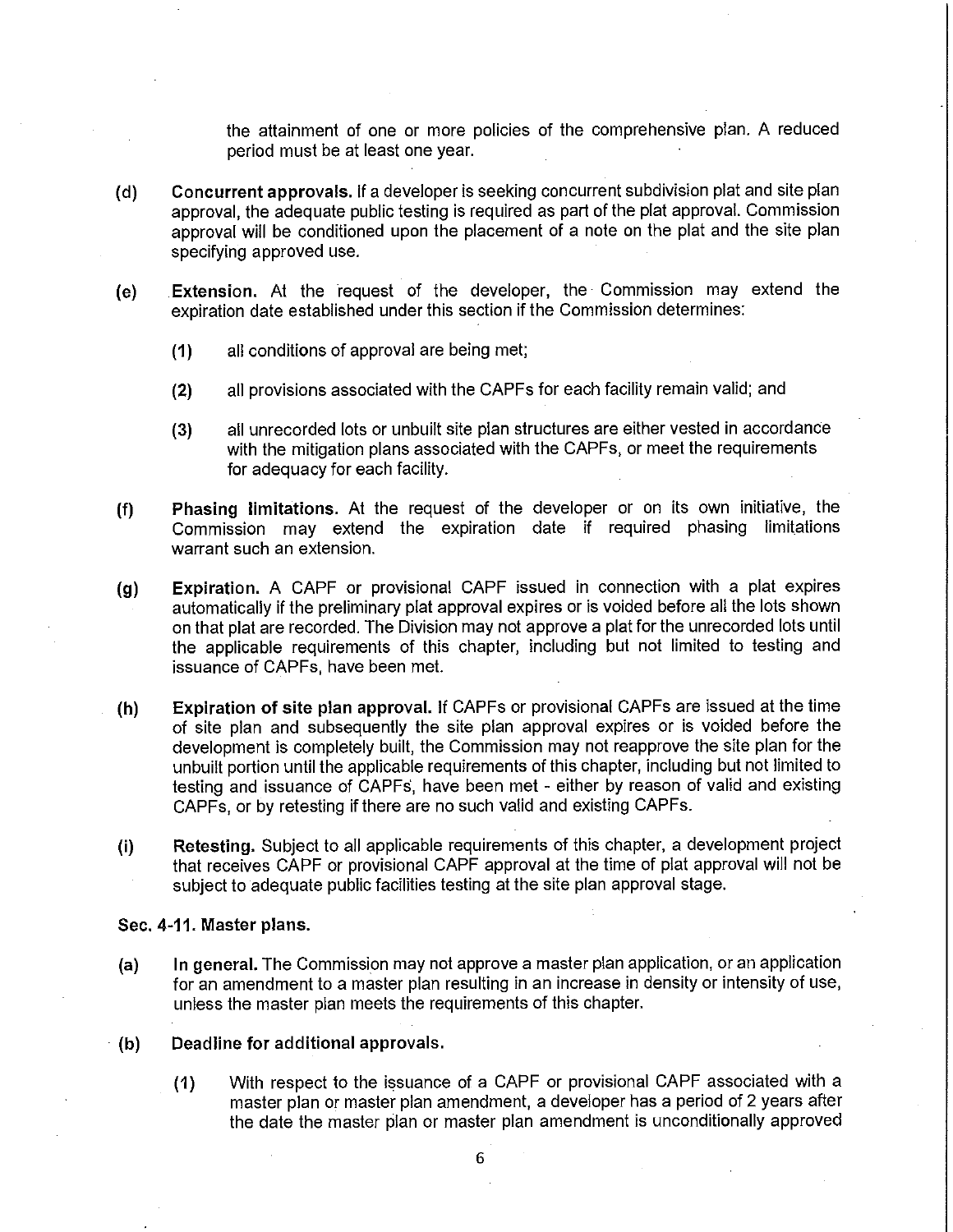to obtain approval for at least one plat or final site plan associated with that master plan.

- (2) Once a developer obtains plat or final site plan approval as specified in paragraph (1) of this subsection, the CAPF or provisional CAPF associated with a master plan or master plan amendment will be subject to all applicable requirements of Sec. 4- 10 of this article, including the period of validity.
- **(3)** If, during the 2-year period specified in paragraph (1) of this subsection, the developer does not obtain approval of a plat or final site plan associated with the master plan, then any certificate for the master plan is void.
- **(c) Retesting.** Subject to all other requirements of this chapter, a development project that is issued a CAPF or provisional CAPF at the time of master plan approval will not be subject to adequate public facilities testing at the plat or site plan stage.

# **ARTICLE Ill. CERTIFICATES OF ADEQUATE PUBLIC FACILITIES**

# **Sec. 4-12. Water line capacity.**

- **(a) Scope.** 
	- **(1)** A CAPF for water line capacity (CAPF-WL) is not required for a development project for which a master plan is unconditionally approved pursuant to the LMC before April 15, 2007.
	- **(2)** A CAPF-WL is not required for a development project to be constructed entirely on a lot of record if the development project does not require more than a 20% increase in water line capacity over the existing development and consists solely of one or more of the following:
		- (A) the change of use of an existing structure;
		- (8) the renovation, with no addition of square footage, of an existing structure;
		- (C) the construction of an addition of 5,000 square feet or less to an existing structure; or
		- (D) the demolition of an existing structure and replacement with a structure no more than 5,000 square feet larger than the one demolished.

#### **(b) Adequacy.**

- (1) The Director shall determine whether water line capacity is adequate based on the criteria set forth in this subsection. Water line capacity is deemed adequate if:
	- **(A)** The storage tanks, lines, and local pumping stations have sufficient available capacity to provide maximum daily demand to the proposed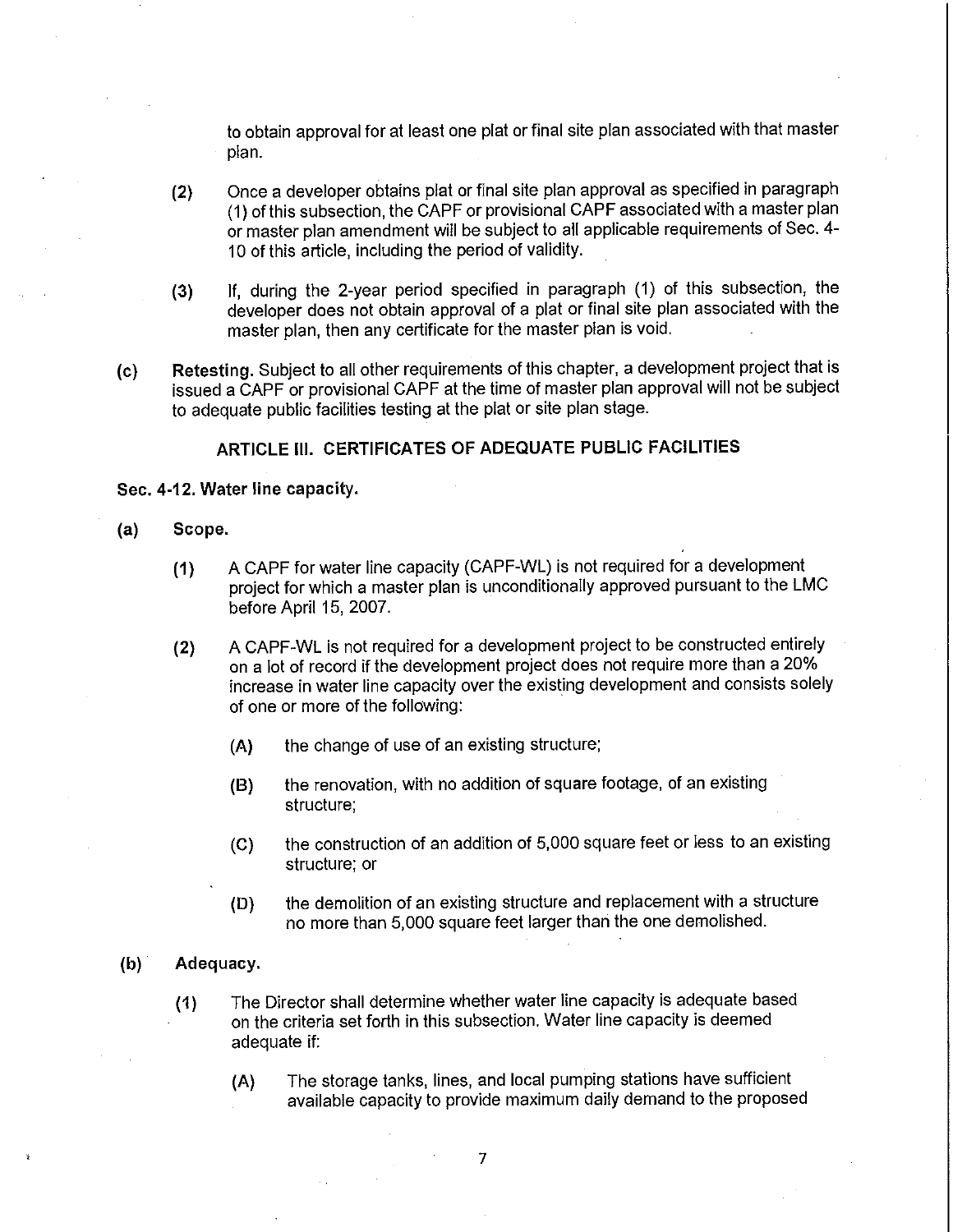development and meet peak hour demand in addition to fire flow, taking into account existing and approved system demands; and

- **(B)** The existing distribution system is capable of providing normal required pressure as well as minimal residual pressure to the proposed development.
- **(2) Additional capacity.** The Director may consider additional water line capacity resulting from construction within the first 2 years of the City or County GIP as of the date of the application.
- **(c) Issuance of CAPF-WL.** 
	- **(1)** If the Director determines that the water line capacity is adequate based on the criteria of subsection (b) of this section, the Director shall issue a CAPF-WL for the project.
	- **(2)** If the Director determines that the water line capacity is not adequate, the Director shall deny the CAPF-WL. Subject to subsection (d) of this section, the master plan, plat, or site plan application will not be scheduled for consideration by the Commission.
- **(d) Mitigation.** If the Director denies a CAPF-WL, a developer may mitigate the impact of the proposed development in accordance with Article IV of this chapter.
- **(e) Water taps.** Granting of a CAPF-WL for a project may not be construed as a guarantee of water taps or an allocation for the project.

## **Sec. 4-13. Sewer line capacity.**

- **(a) Scope.** 
	- **(1)** A CAPF for sewer line capacity (CAPF-SL) is not required for a development project for which a master plan is unconditionally approved pursuant to the LMC before April 15, 2007.
	- **(2)** A CAPF-SL is not required for a development project to be constructed entirely on a lot of record if the development project does not require more than a 20% increase in sewer line capacity over the existing development and consists solely of one or more of the following:
		- **(A)** the change of use of an existing structure;
		- **(B)** the renovation, with no addition of square footage, of an existing structure;
		- **(C)** the construction of an addition of 5,000 square feet or less to an existing structure; or
		- **(D)** the demolition of an existing structure and replacement with a structure no more than 5,000 square feet larger than the one demolished.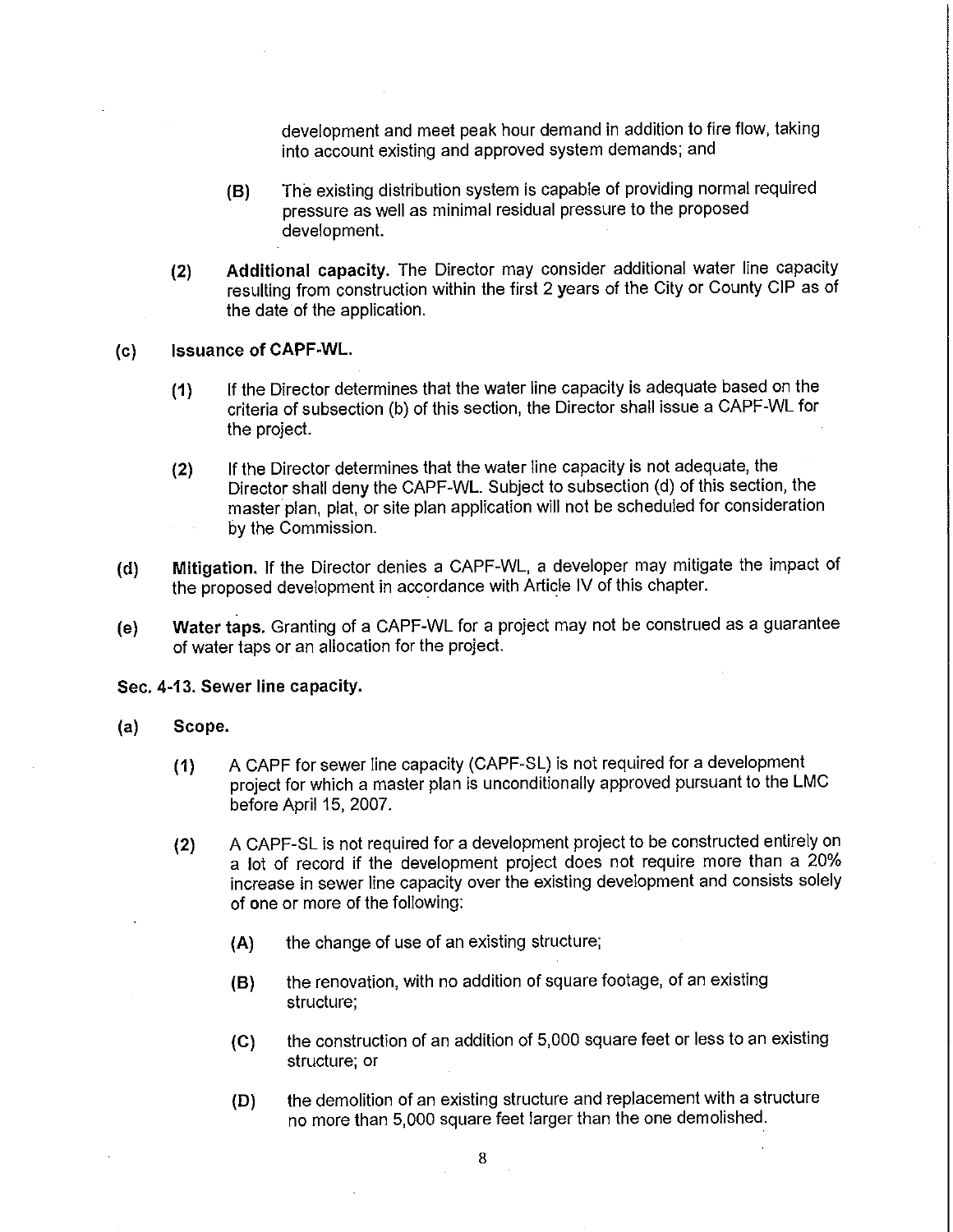- **(b) Adequacy.** 
	- **(1)** The Director shall determine whether sewer line capacity is adequate based on the criteria set forth in this subsection.
	- **(2)** Sewer line capacity is deemed adequate if the sewer interceptors, lines, and local pump stations have sufficient capacity to accommodate the ultimate peak flow for the proposed project taking into account existing and approved system demands.

#### **(c) Issuance of CAPF-SL.**

- **(1)** If the Director determines that the sewer line capacity is adequate based on the criteria of subsection (b) of this section, the Director shall issue a CAPF-SL for the project.
- **(2)** If the Director determines that the sewer line capacity is not adequate, the Director shall deny the CAPF-SL and the master plan, plat, or site plan will not be scheduled for consideration by the Commission, subject to subsection (d) of this section.
- **(d) Mitigation.** If the Director denies a CAPF-SL, a developer may mitigate the impact of the proposed development in accordance with Article IV of this chapter.
- **(e) Sewer taps.** Granting of a CAPF-SL for a project may not be construed as a guarantee of.sewer taps or an allocation for the project.

# **Sec. 4-14. Roads.**

- **(a) Definition;** For purposes of this section, "peak hour" means the one-hour period of greatest utilization of a transportation facility; week days normally have an a.m. peak and a p.m. peak.
- **(b) Scope.** 
	- **(1)** A CAPF for roads (CAPF-R) is not required for a development project if the project is expected to generate no more than 50 peak hour new vehicle trips.
	- **(2)** A CAPF-R is not required for a development project to be constructed entirely on. a lot of record if the development project does not require more than a 20% increase in road capacity over the existing development and consists solely of one ' or more of the following:
		- **(A)** the change of use of an existing structure;
		- **(B)** the renovation, with no addition of square footage, of an existing structure;
		- **(C)** the construction of an addition to an existing structure if addition is 5,000 square feet or less; or
		- **(D)** the demolition of an existing structure and replacement with a structure no more than 5,000 square feet larger than the one demolished.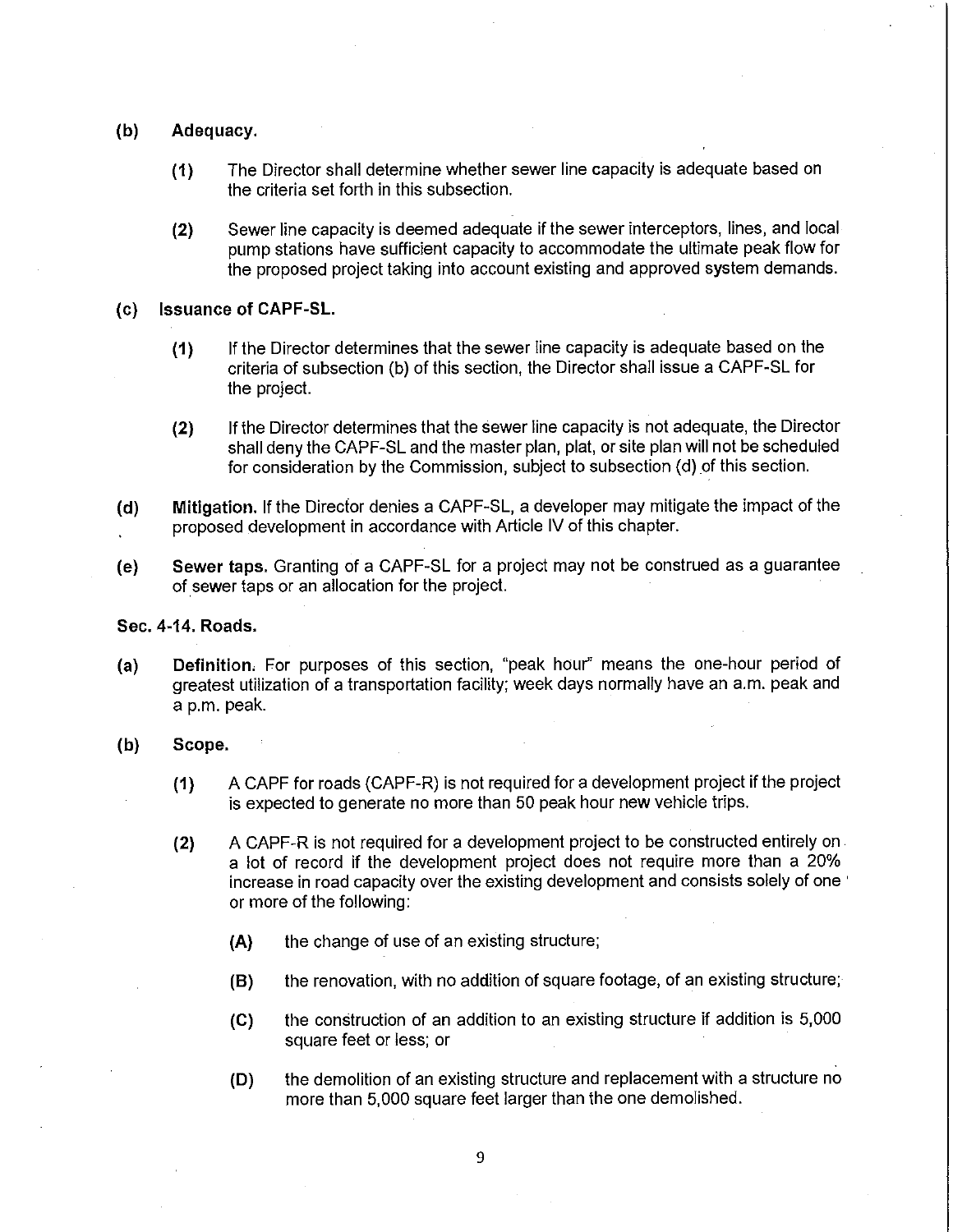- **(3)** Except as otherwise provided in this paragraph, all roads, including county and state roads, are subject to the requirements of this section. The following interestate highways, excluding on/off ramps, are exempt from the requirements of this section:
	- **(A)** 1-70;
	- **(8)** 1-270;
	- **(C)** U.S. 15 (Frederick Freeway, between U.S. 40 and Monocacy Blvd./Christopher's Crossing); and
	- **(D)** U.S. 40 (between 1-270 and U.S. 15).

#### **(c) Adequacy.**

- **(1)** The Director shall determine whether roads and intersections are adequate based on the criteria set forth in this subsection as well as the applicable provisions of LMC Sec. 1203, taking into consideration existing and approved development.
- **(2)** Roads and intersections are adequate if a LOS of D or better is maintained on all evaluated road segments, for each turning movement at an intersection, and for the overall intersection. For each turn lane in the study area, the 95th percentile of the queue lengths shall not exceed the length of the turn lane.
- **(3)** The Commission may (in its sole discretion) determine that the existing roads and intersections are adequate if:
	- **(A)** adequacy cannot be achieved without alteration or removal of existing structures; and
	- **(8)** the developer has incorporated as much mitigation as reasonably possible.
- **(4) Peak hour trips.** 
	- **(A)** In determining the total peak hour vehicle trips generated by the proposed development project during the peak hour of the adjacent street traffic, the Director will include all land at one location within the city under common ownership or control of the developer.
	- **(8)** For purposes of this paragraph, "at one location" means all adjacent land the property lines of which are contiguous or nearly contiguous at any point.
- (5) A developer may not avoid the requirements of this section by submitting piecemeal applications for plats or site plans. If a developer seeks approval of only a portion of a development project that generates fewer than 50 peak hour trips, when the developer seeks approval of the rest of the project, the previously approved trips will be included as new trips in the new submittal.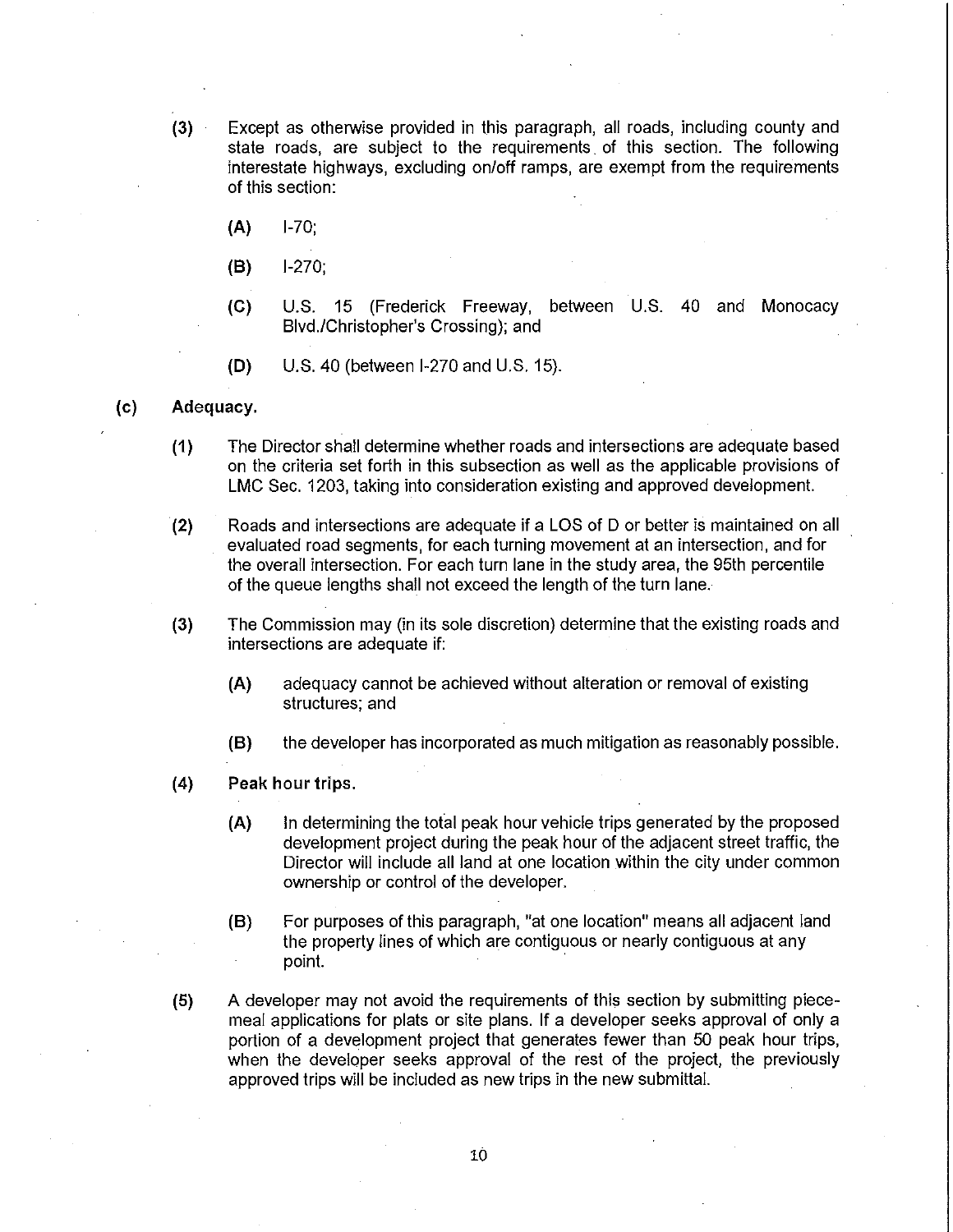- (6) The capacity of any road funded for construction within 2 years of the date of application pursuant to the City or County CIP or state CTP may be considered in the application of the adequacy test.
- (7) If the LOS meets the criteria but changes the grades by two or more levels, the Director will review the project and may require mitigation before issuance of a CAPF-R.

#### **(d) Issuance of CAPF-R.**

- **(1)** If the Director determines that the roads and intersections are adequate based on the criteria of subsection (c) of this section, the Director shall issue a CAPF-R for the project.
- **(2)** If the Director denies the CAPF-R, the master plan, plat, or site plan application will not be scheduled for consideration by the Commission, subject to subsection (d) of this section.
- **(e) Mitigation.** If the Director denies a CAPF-R, a developer may mitigate the impact of the proposed development in accordance with Article IV of this chapter.

**Sec. 4-15. Schools.** 

- **(a) Definitions.** In this section, the following words have the meanings indicated.
	- **(1)** "FCPS" means Frederick County Public Schools.
	- **(2)** "Housing for older persons" means housing intended and operated for occupancy by individuals at least 55 years old, and meeting the following criteria:
		- **(A)** At least 80% of the occupied units are occupied by at least one person who is at least 55 years old;
		- **(B)** The housing facility or community publishes and adheres to policies and procedures that demonstrate the intent required under this section;
		- **(C)** The housing facility or community complies with the rules promulgated by the Secretary of Housing and Urban Development for verification of occupancy, as set forth in the Fair Housing Act, 42 U.S.C. 3601 et seq.; and
		- **(D)** The construction and development of the project must reflect the special needs of older persons and include amenities for them.
	- **(3)** "Projected enrollment" means the FCPS official enrollment figures, plus background enrollment, plus pupils generated from the proposed development project.
	- (4) "SRC" means state rated capacity, the maximum number of students, as determined by the state, that can be reasonably accommodated in a school facility without significantly hampering delivery of the given educational program.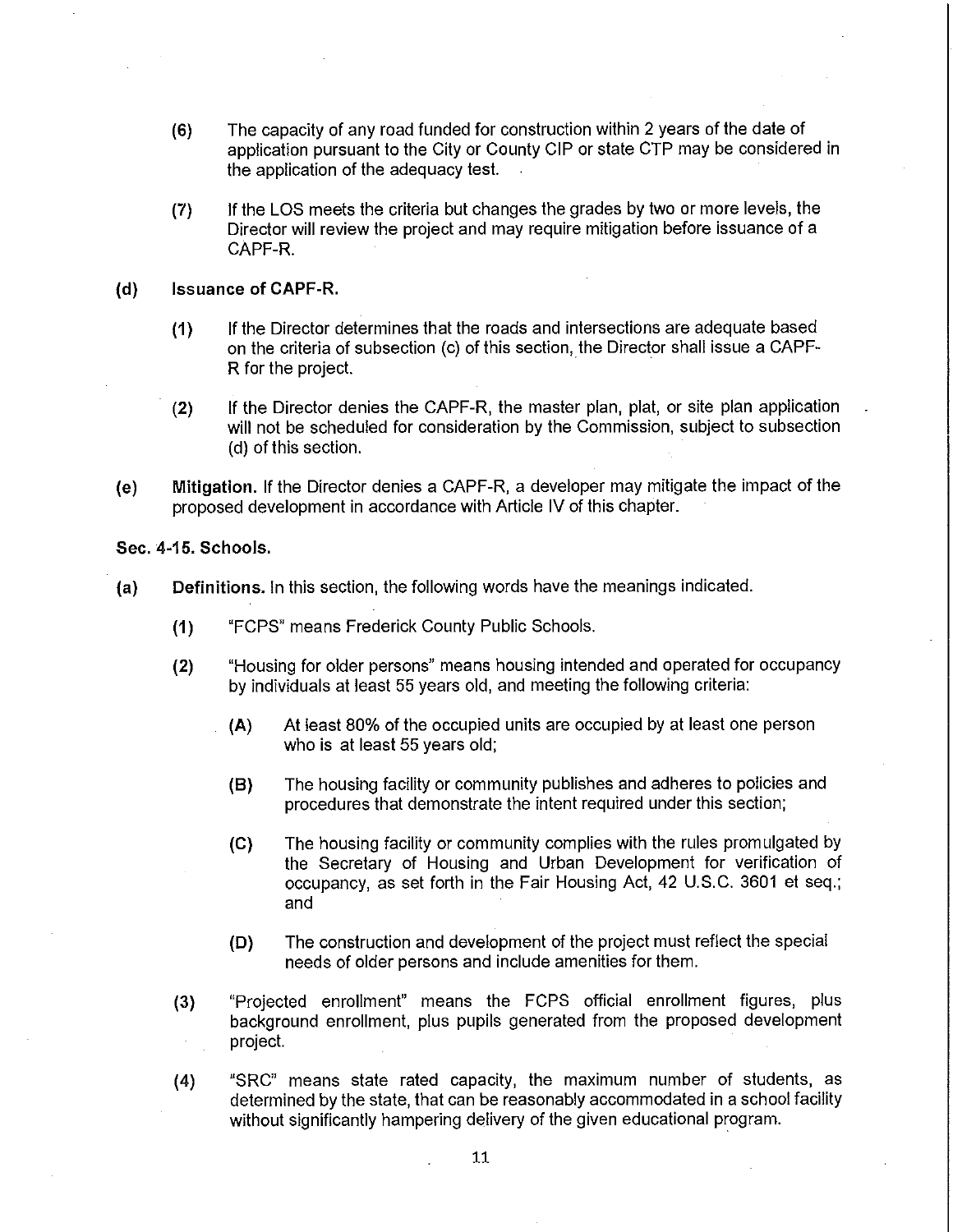- **(b) Scope.** 
	- **(1)** A development project is not required to obtain a CAPF for schools (CAPF-SCH) if the project:
		- **(A)** is a nonresidential project;
		- **(B)** creates fewer than 6 residential dwelling units;
		- **(C)** is a residential or mixed use project or portion of a residential or mixed use project for which a master plan was unconditionally approved before April 15, 2007; or
		- **(D)** qualifies as "housing for older persons".

#### **(c) Testing process and criteria.**

- **(1)** Each year, FCPS will provide the Director with the SRC for each school and the actual enrollment data for each school as of the last school day of September, December, March, and June.
- **(2)** FCPS will provide the Director with an assessment of adequacy of every elementary, middle, and high school serving the proposed development as of the date of plan submission.
- **(3)** FCPS will determine pupil generation rates based on FCPS formulas and the characteristics of the school attendance area within which the proposed development is located. Pupil yield by housing types from the proposed development will be prorated over the number of years for which APFO approval is sought.
- **(4)** The SRC and pupil generation rates approved for us by FCPS shall be used in all calculations.
- ( **5)** Background enrollment growth and pupil generation rates will be extrapolated over the number of years in the period of validity as specified in Sec. 4-10 of this chapter.
- **(6)** Background enrollment will be calculated taking into consideration any development project for which the Director has issued a provisional or final CAPF-SCH.
- **(d) Redistricting.** If a school's capacity is not adequate and an adjoining school district at the same level is at least 20% below SRC, the developer may request the Frederick County Board of Education (BOE) to determine the viability of redistricting to accommodate the new development. If the BOE determines that redistricting is a viable alternative, and the redistricting would result in all the schools serving the proposed development meeting the applicable standards established in this subsection, then the school will be deemed adequate.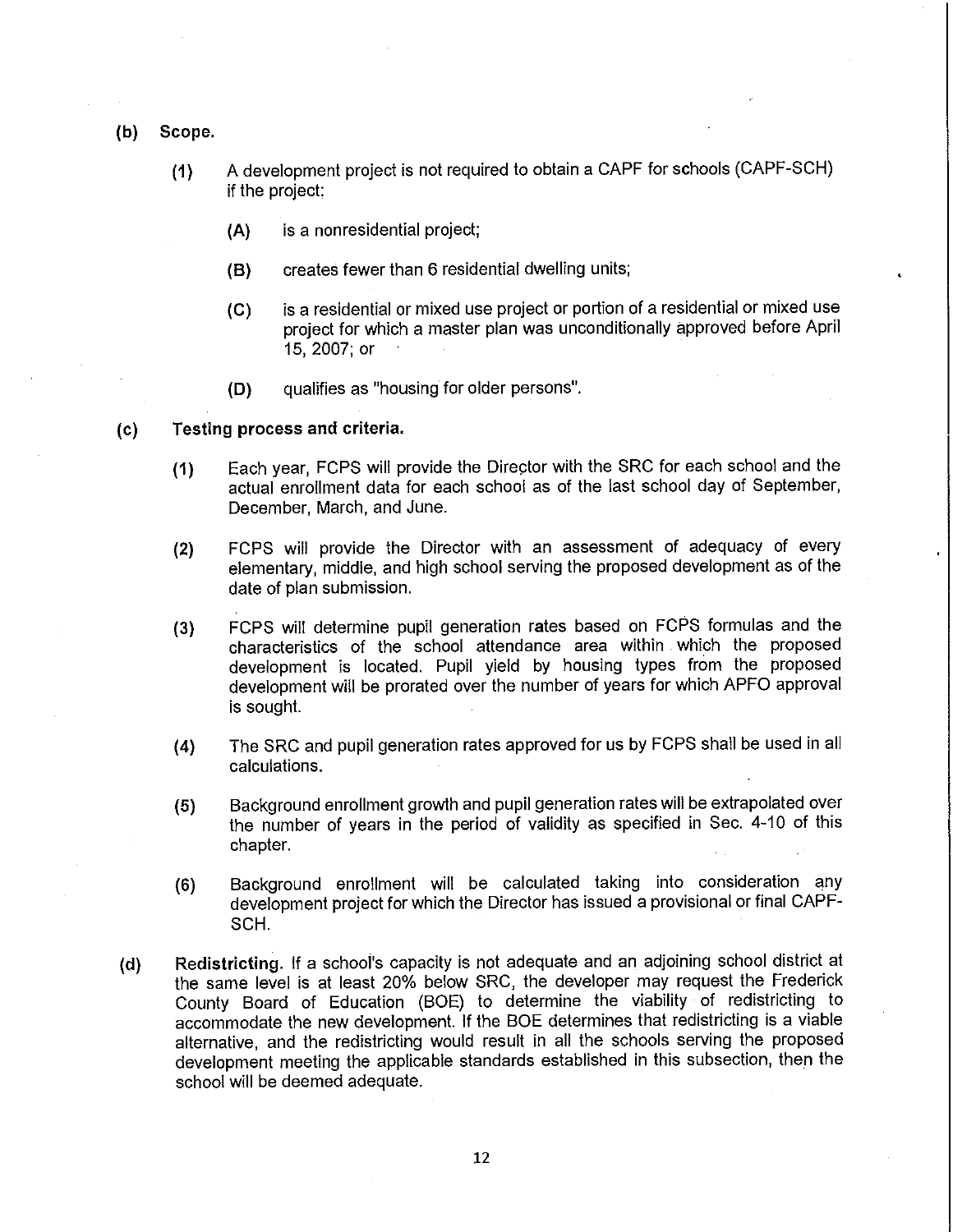# **(e) Adequacy.**

- **(1)** The Director, after receiving the assessment from FCPS, shall determine adequacy in accordance with this subsection.
- **(2)** The Director shall determine that a school is adequate if:
	- **(A)** the projected enrollment is less than or equal to 100% of SRC;
	- **(8)** the school is deemed adequate based on redistricting in accordance with subsection (d) of this section; or
	- **(C)** adequate capacity is scheduled for construction within the first 2 years of the county CIP. The CIP project and the proposed development must be located within the same school attendance boundaries, including areas where redistricting boundaries have been approved.
- **(3)** If the Director determines that a school is not adequate, the Director shall notify the developer in writing as soon as practicable.

# **(f) Issuance of CAPF-SCH.**

- ( **1)** The Director shall issue a CAPF-SCH if:
	- **(A)** the Director determines that all schools serving the proposed development are adequate; or
	- **(8)** issuance is warranted under subsection (g) of this section.
- **(2)** Except as otherwise provided in subsections (g) and (h) of this section, if the Director determines that schools are not adequate, the Director shall not issue the CAPF-SCH and the master plan, plat, or site plan will not be scheduled for consideration by the Commission.

# **(g) Five-year option.**

- **(1)** This subsection applies to projects for which the Director has determined schools are not adequate and has notified the developer in accordance with subsection (e) of this section.
- **(2)** Upon receipt of the notice, the developer shall notify the Director, in writing, if the developer elects to pursue the "five-year option" described in this subsection.
- **(3)** The Planning Division, after receiving the September 30 actual enrollment data, will retest the project every October for as many as 5 years (five tests, one per year). The order that residential projects **will** be tested is based on the date a plat or site plan application is deemed complete by the Planning Division.
- **(4)** The Director shall issue a CAPF-SCH: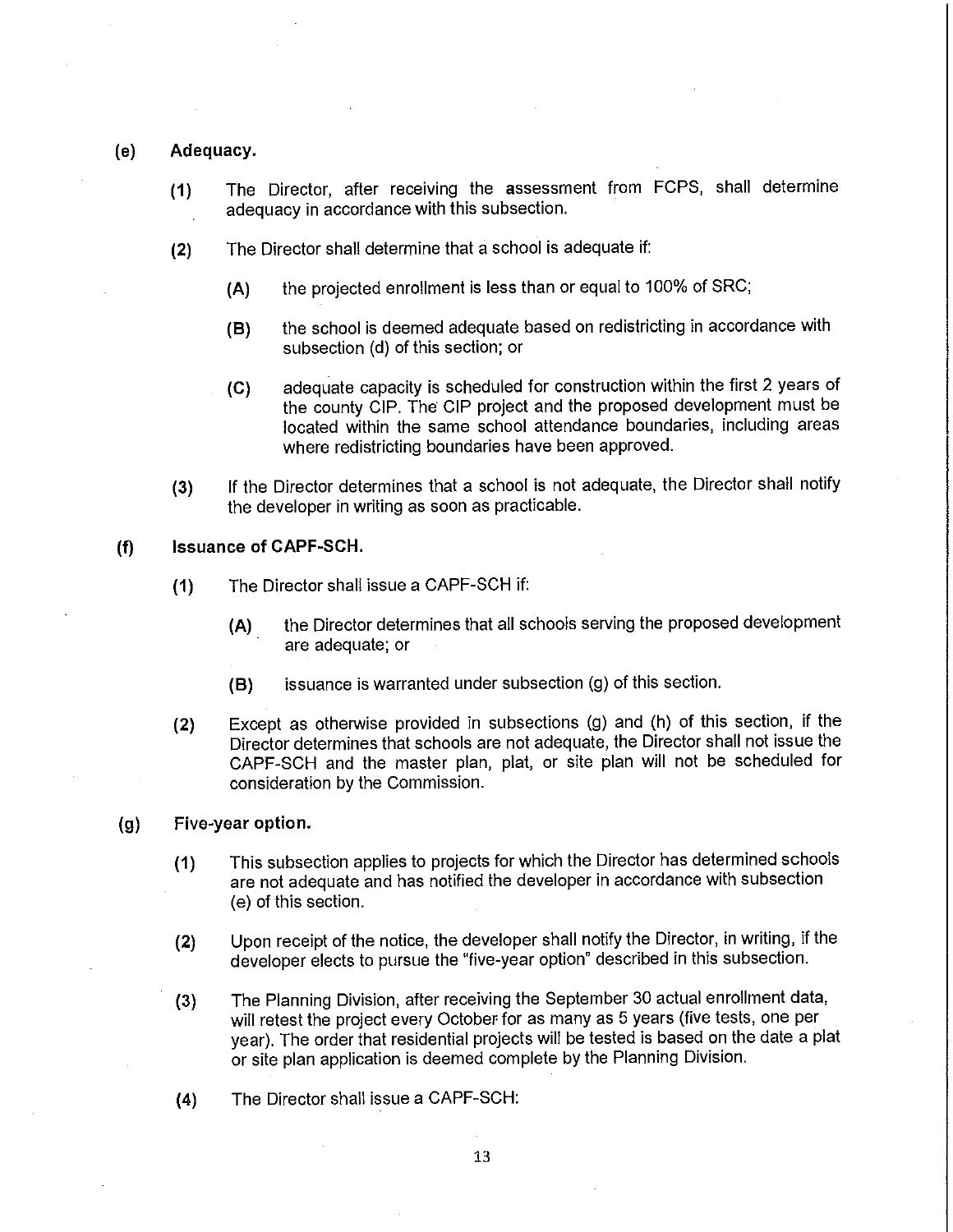- **(A)** if, after any retesting performed under paragraph (4) of this subsection, the schools are deemed adequate; or
- **(B)** after all five years of retesting performed under paragraph (4) of this subsection, regardless of whether or not one or more schools is deemed adequate.
- ( **5)** If a developer has elected to pursue the "five-year option" described in this section for a project, the effective date of each provisional or final CAPF issued for that project is the same as the effective date of the CAPF-SCH, as determined under Sec. 4-10 of this chapter. If the CAPF-SCH is issued in conjunction with the submission of a master plan, then the effective date is deemed to be the effective date of the subsequently approved site plan or plat.
- **(h) Mitigation.** If the Director denies a CAPF-SCH, a developer may mitigate the impact of the proposed development in accordance with Article IV of this chapter.

#### **ARTICLE IV. MITIGATION**

#### **Sec. 4-16. Developer options.**

If the Director denies a CAPF for one or more facilities for a project, the developer of that project may choose an option as described in this article in order to mitigate the impact of the development project and obtain a CAPF for that facility.

#### **Sec. 4-17. Mitigation plans.**

- **(a) Submittal.** Except as otherwise provided in this chapter, upon denial of a CAPF for one or more facilities for a project, a developer shall submit to the Director a mitigation plan describing the improvements the developer intends to make in order to render the facility adequate to serve the proposed development.
- **(b) Adequate facility.** If the Director finds that the implementation of the mitigation plan would result in the facility being adequate:
	- **(1)** the Director shall issue a provisional CAPF; and
	- **(2)** subject to all other requirements of this chapter, the master plan, plat, or site plan may be scheduled for consideration by the Commission.
- **(c) Inadequate facility.** If the Director determines that the implementation of the mitigation plan would not result in the facility being adequate:
	- **(1)** the Director shall deny the mitigation plan; and
	- **(2)** the master plan, plat, or site plan will not be scheduled for consideration by the Commission.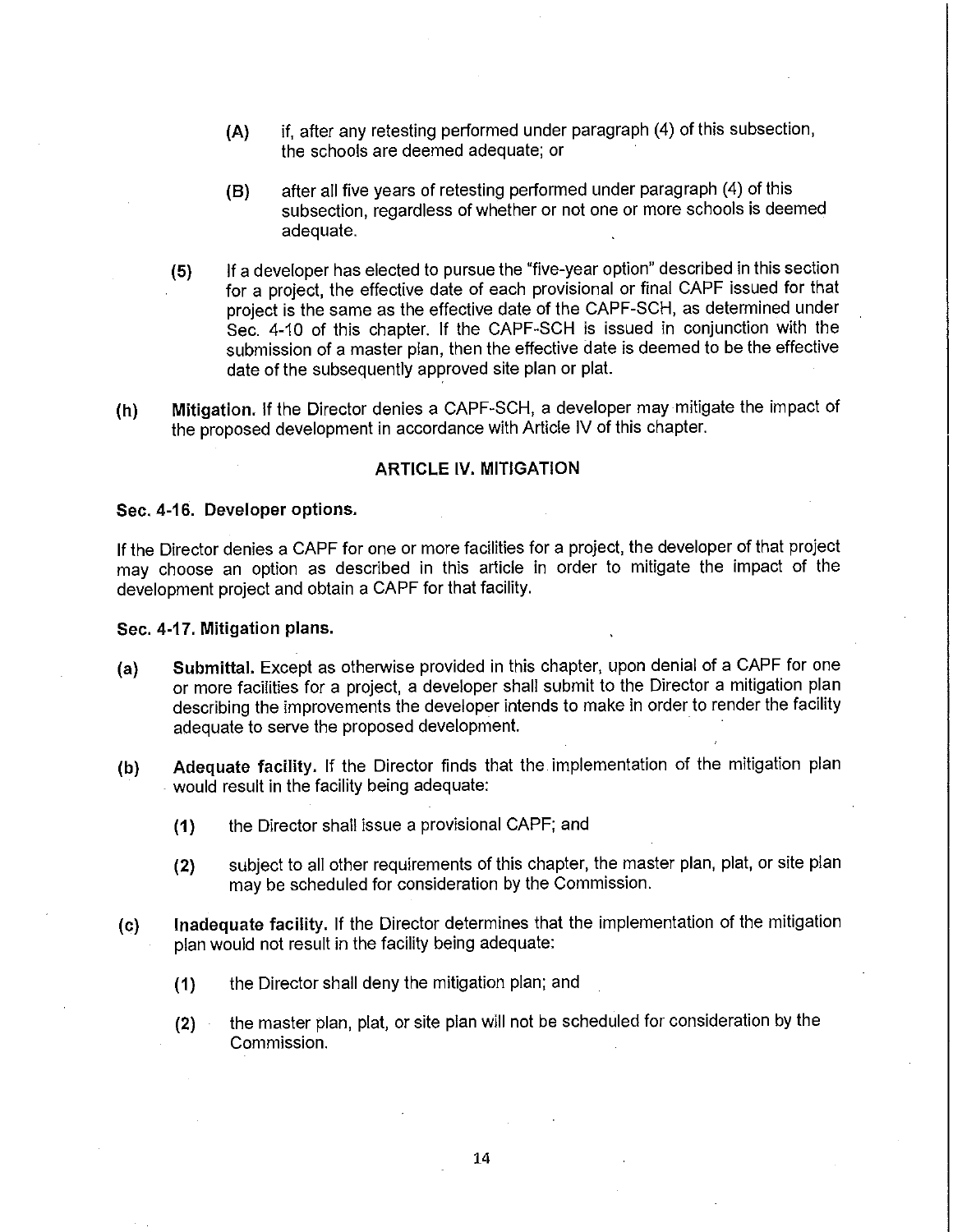#### **Sec. 4-18. Mitigation agreements.**

- (a) **Generally.** In addition to the other options described in .this article, the developer may phase the construction of any or all public facility improvements necessary to support the project and ensure adequacy of public facilities, in accordance with a mitigation agreement.
- **(b) Contents.** Except as otherwise provided in subsection (b) of this section, a mitigation agreement must:
	- **(1)** include the approved mitigation plan;
	- **(2)** address the financial guarantee of public facility improvements; and
	- **(3)** establish, for each phase or section of development, the terms and conditions under which the necessary public facility improvements will be constructed, financed and delivered.
- (c) Scheduled improvements. A mitigation agreement may provide that instead of financially guaranteeing the completion of a public facility improvement required within a phase or section of development, the developer may demonstrate that the improvement is scheduled for construction, as a result of other specifically identified funding, within 2 years after the unconditional approval of a specified preliminary plat or final site plan.
- (d) **DRRA.** A development rights and responsibilities agreement that complies with Section 321 of the LMC may serve as a mitigation agreement.
- (e) **Issuance of CAPF.** If the Board of Aldermen approves a mitigation agreement that includes the mitigation plan approved by the Director or a substantially similar mitigation plan, the Director shall issue a CAPF for the relevant facility. If the Board of Aldermen does not approve a mitigation agreement that includes such a mitigation plan, then the provisional CAPF will be void.

#### **Sec. 4-19. Public works agreement.**

- **(a) Generally.** In addition to the other options described in this article, the developer may financially guarantee and construct, in accordance with a public works agreement, any or all of the public facility improvements necessary to support the proposed development and to ensure adequacy of public facilities.
- (b) **Issuance of CAPF.** If the Mayor approves a public works agreement that includes the mitigation plan approved by the Director or a substantially similar mitigation plan, the Director shall issue a CAPF for the relevant facility. If the Mayor does not approve a public works agreement that includes such a mitigation plan, then the provisional CAPF **will** be void.

#### **Sec. 4-20. Option to wait.**

A developer may opt to wait for the inadequate facility or facilities to become adequate through improvements made pursuant to the City or County CIP or other sources.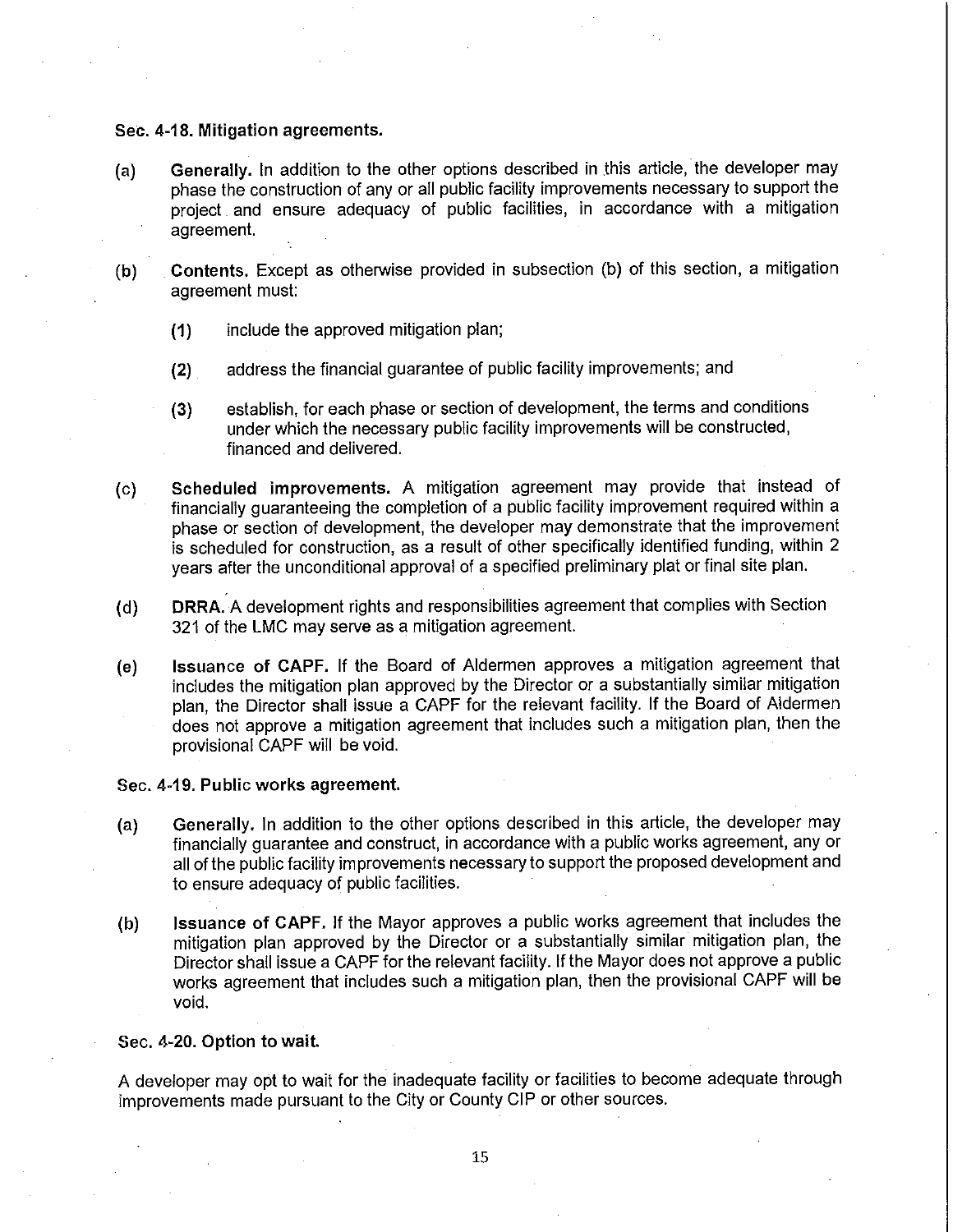# **Sec. 4-21. Escrow funds for road and intersection improvements.**

- **(a) In general.** 
	- **(1)** Following the Director's denial of a CAPF-R pursuant to Section 4-14 of this chapter, in addition to the developer options described in this chapter, a developer has the option of requesting to establish, or contribute money to, an escrow account.
	- **(2)** The establishment of a new escrow account must be approved by the Board of Aldermen.
	- **(3)** The Director may approve the developer's escrow request pursuant to subsection (c) of this section.

#### (b) **Proportionate share.**

- **(1)** The amount of money the developer is required to place in the escrow account will be the proportionate share of costs of making the improvements required to satisfy the roads adequacy requirements in Section 4-14 of this chapter.
- **(2)** Based upon information supplied by the developer, the Director shall determine the proportionate share in accordance with this section.
- (3) The proportionate share will be based on an equitable allocation or portion of new peak hour vehicle trips that the development is estimated to cause, when measured against the additional usable capacity that the proposed improvement is creating.
- (4) The amount of the escrow will roughly proportionate to the anticipated traffic impact of the proposed development. In arriving at the equitable allocation or portion, the Director shall consider the traffic impact of the development as it relates to the entire road improvement being proposed.
- (5) The proposed road improvement may, upon request of the developer, be designed to create more new capacity than only that which is required for the project to satisfy the adequacy requirements, if the Director determines that the road link or intersection to be improved will require greater improvement to handle additional future development consistent with the comprehensive plan.

# **(c) Approval of escrow request.**

- **(1)** The Director shall approve a developer's escrow request if the Director determines:
	- **(A)** ii would not be equitable to impose the entire cost of the required improvements on the developer because of the limited impact that the development would have on the roads in question; and
	- (B) the development would not have a substantial adverse impact on traffic.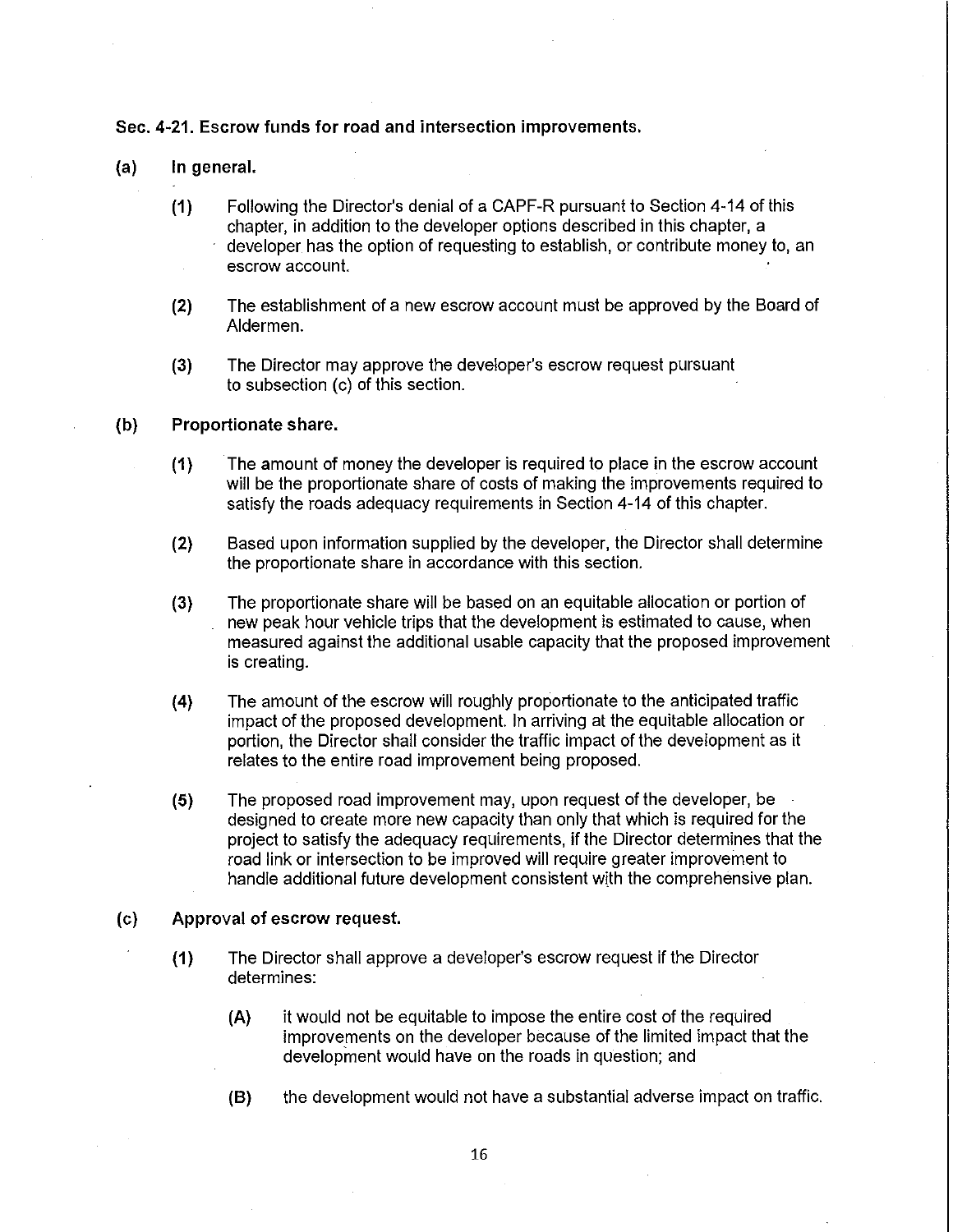**(2)** The Director may approve an escrow request if improvements necessary to establish adequacy are practically infeasible due to circumstances beyond the control of the developer but are feasible for construction as a public project.

# **(d) Limited impact projects.**

- **(1)** A limited impact project is a project that produces 50% or less of the traffic impact capable of being handled by the proposed road improvement. In determining whether a development has limited impact, the Director shall consider the general requirement in Section 4-14 of this chapter that the developer not avoid the intent of this chapter by submitting piecemeal applications.
- (2) For limited impact projects of between 25% and 50% impact of the road improvement, the Director may deny the proposed escrow account request based on a determination that:
	- (A) There are funds in the escrow account representing 40% or more of the traffic capacity associated with the proposed improvement needed for road adequacy, and along with the developer's proportionate share, there are sufficient funds to substantially complete the necessary improvements; or
	- (B) The escrow approval will result in a piecemeal effort by the developer to avoid making the necessary road improvements.
- **(e) Denial.** The Director shall deny an escrow request if the director determines the road improvement is infeasible to construct. If the Director denies the escrow request, the Director shall not issue the CAPF-R.
- **(f) Already-established escrow accounts.** Once an escrow is established for an improvement project, any developer having an impact on the improvement project shall be required to pay its proportionate share into the escrow account. If, pursuant to a mitigation agreement, a developer constructs road improvements for which an escrow account has previously been established pursuant to this section, the funds in the escrow account shall be made available to the developer to defray the construction costs of the improvements.

# **(g) Maintenance of account and refunds.**

- **(1)** The escrow account shall be maintained by the City's Director of Finance in an interest-bearing account and shall be used solely for road improvements benefiting the property as determined by the Board of Aldermen.
- **(2)** Any funds in the escrow account (including interest earned) not expended or encumbered by the end of the tenth fiscal year following collection will, upon application by the escrow account payer, be refunded to the payer.
- (3) The Board of Aldermen may extend the 10-year period referenced in paragraph (2) of this subsection for a specified term based on a reasonable expectation that road improvements benefiting the property will be constructed during the extended term.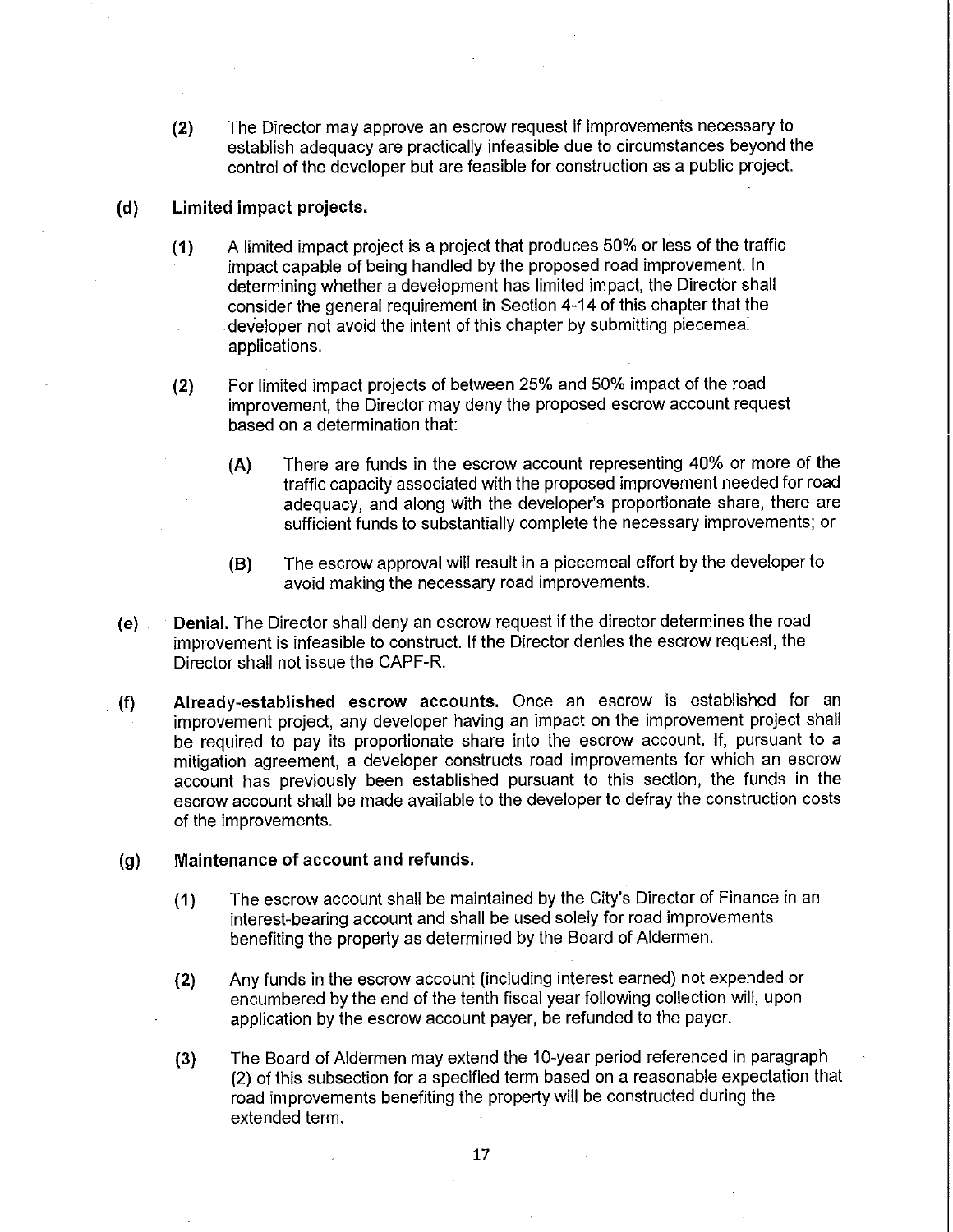- **(4)** If the money paid into an escrow account for road improvements exceeds actual costs, the developer may seek a refund. Any application for refund must be filed with the Director of Finance within one year of the time at which the funds become available for refund.
- **(h) Issuance of CAPF-R.** If the Director approves an escrow request for road improvements under this section and the development meets all other requirements, then the Director shall issue a provisional CAPF-R. Once the developer remits to the Director of Finance the proportionate share of funds established pursuant to this section, the Director shall issue a final CAPF-R.
- (i) **Other government agencies. A** county, state, or municipal government agency may participate in the construction of road improvements associated with an escrow account.

# **Sec. 4-22. School mitigation fees.**

# **(a) In general.**

- **(1)** Following the Director's denial of a CAPF-SCH, except as otherwise provided in subsection (b) of this section, a developer has the option to pay the school mitigation fee as described in this section.
- **(2)** The developer shall notify the Director, in writing, if the developer ejects to pay the school mitigation fee.
- **(3)** Upon receipt of the notice from the developer described in paragraph (2) of this subsection, the Director shall issue a provisional CAPF-SCH.
- **(b) Exception.** The developer shall not have the option to satisfy the school adequacy provisions of this chapter by payment of the school mitigation fee if any school serving or proposed to serve the proposed development project is more than 120% of state rated capacity after taking the following factors into account:
	- **(1)** the current enrollment as of the APFO test date; and
	- **(2)** actual capacity expected to be provided by new schools and school additions scheduled for construction in the first two years of the County's GIP for school construction.
- **(c) Affordable housing.** Notwithstanding any other provision of this section, for developers of projects that have been awarded the low-income housing tax credit (LIHTC) created by the federal Tax Reform Act of 1986, the amount of the school mitigation fee is \$0.
- **(d) School mitigation fee account.** 
	- **(1)** A school mitigation fee account is hereby established. The City will deposit all school mitigation fees collected under this section into the school mitigation fee account.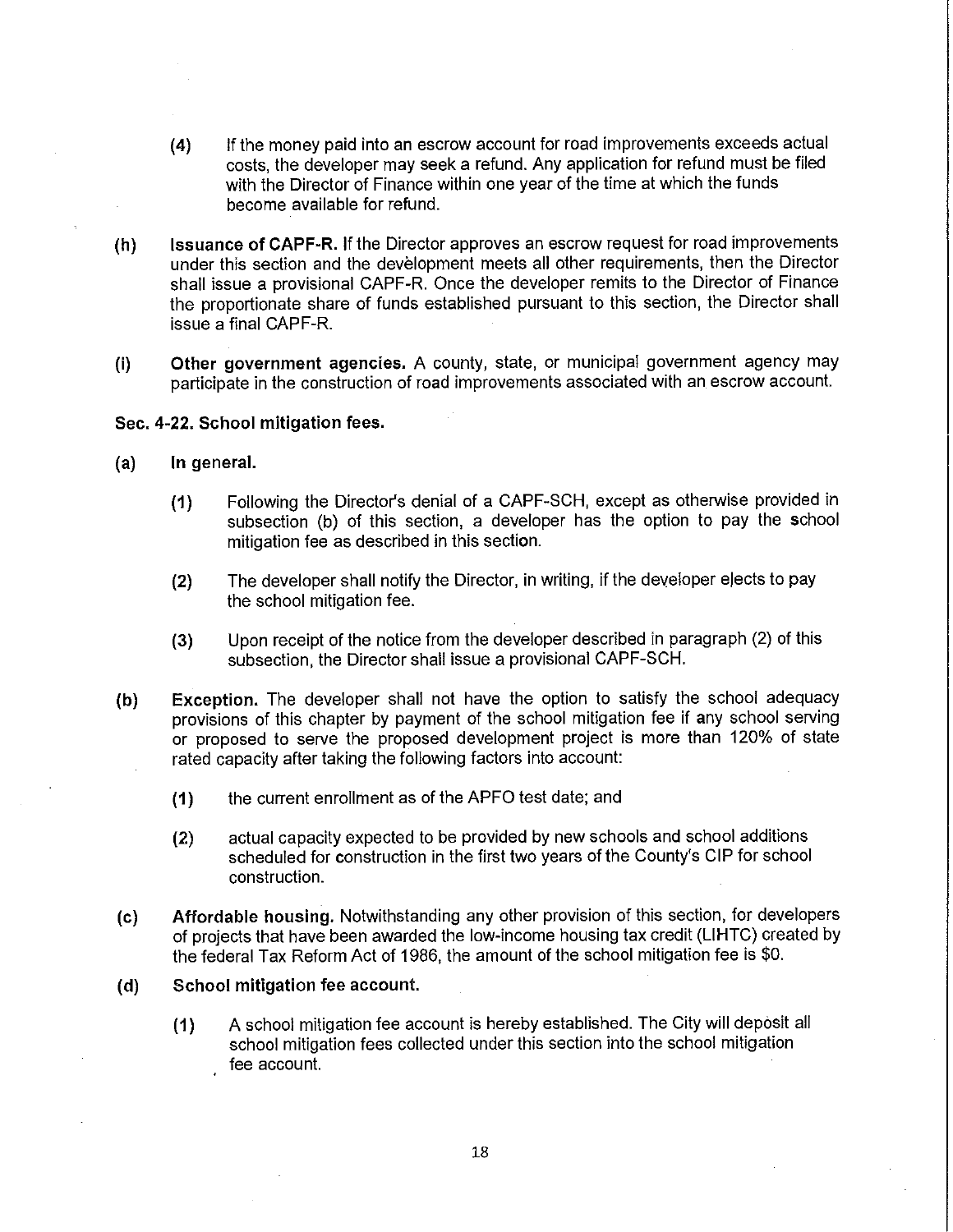- **(2)** The school mitigation fee account will be interest bearing. All interest earned on monies deposited to the school mitigation fee account will be credited to that account and will be considered funds of the account.
- **(3)** The City shall establish and implement necessary accounting controls to ensure that the school mitigation fees are properly deposited, accounted for, and appropriated in accordance with this section and any other applicable legal requirements .
- .. **(e) Calculation.** The Board of Aldermen will establish by resolution the school mitigation fee components for each housing type and school level. The school mitigation fee payable for each development will be calculated by multiplying the appropriate school mitigation fee components (based on the proposed development project's failure to meet public school adequacy standards at the elementary, middle, or high school level) by the number of residential units of each type.
	- **(f) Issuance of CAPF-SCH.** A developer choosing to pay the school mitigation fee shall enter into an agreement with the City identifying the fees to be paid. Upon submission of such an agreement signed by the developer and the Mayor, if the development meets all other requirements, the Director shall issue a CAPF-SCH.
	- **(g) Payment.** School mitigation fees must be paid at the time of recording of plats for each residential unit, except for multifamily residential units. School mitigation fees for multifamily residential units must be paid on or before the date a building permit application is submitted for the construction of those units. The school mitigation fees to be applied to each residential unit are the fees in effect at the time of final plat recordation or, for multifamily residential units, at the time of building permit application.
	- **(h) Use of funds.** 
		- **(1)** The City may appropriate funds from the school mitigation fee account at its discretion for public school construction or other educational enhancement projects serving or intended to serve city residents.
		- **(2)** The Department of Finance shall document each appropriation from the school mitigation fee account.
	- **(I) Other fees.** The school mitigation fee paid in accordance with this section is in addition to, not in lieu of, any other applicable tax or fee, including but not limited to the public school development impact fee established in the Frederick County Code.
	- **(j) Other developments.** The payment of the school mitigation fee or the obligation to pay the school mitigation fee does not satisfy the school adequacy requirement for any other development served by the same school or schools as the proposed development project.

**SECTION II. AND BE IT FURTHER ENACTED AND ORDAINED,** That this ordinance shall take effect on January 1, 2020 and all other ordinances or parts of ordinances inconsistent with the provisions of this ordinance will as of that date be repealed to the extent of such inconsistency.